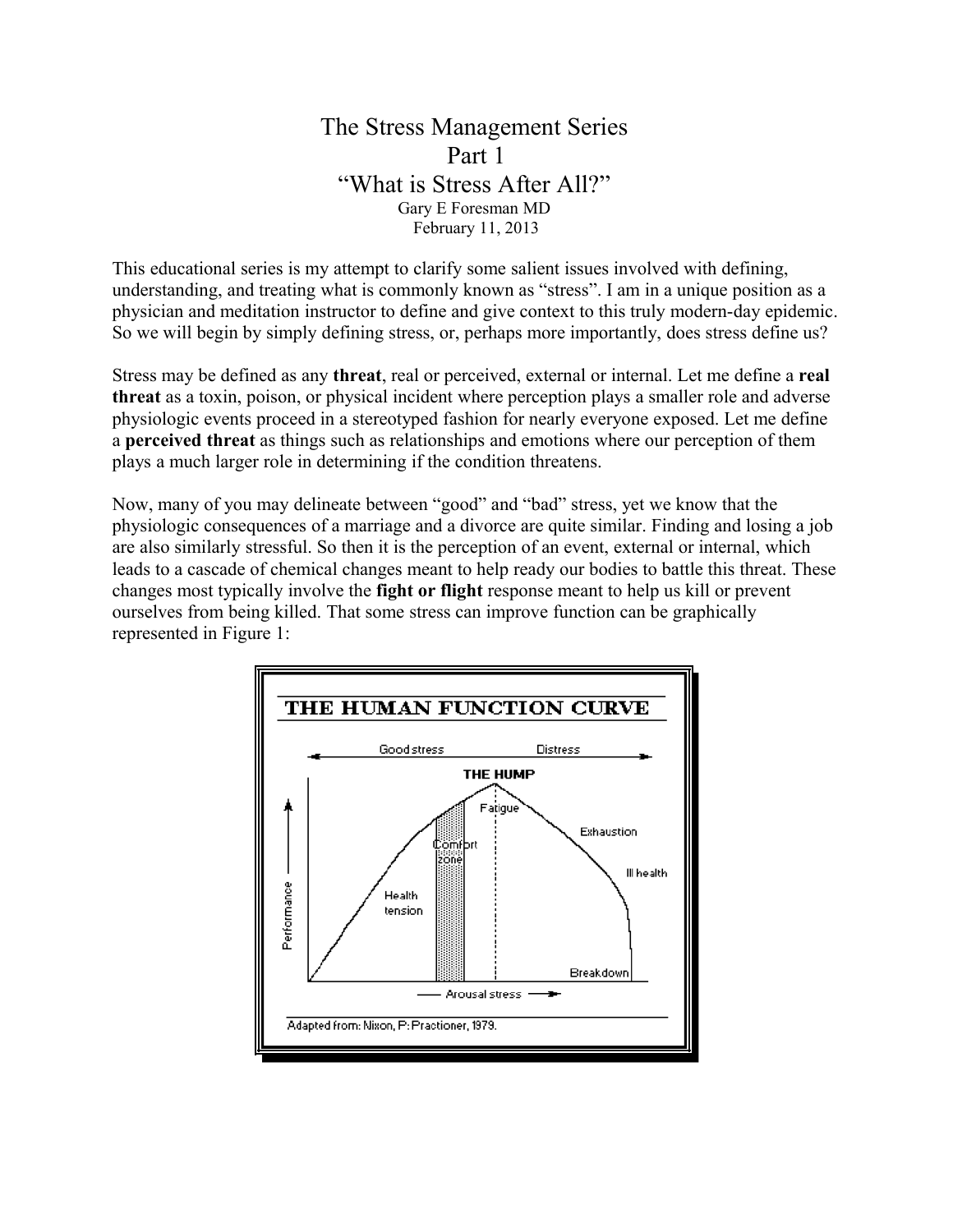An **event** can be a thought or a memory, indeed our own intellects may, on many levels, be our greatest threat to our own survival! An event may be a phone call, a creditor, or a cranky bank teller. An event may be a lion or tiger or bear. What happens to us physiologically when these **threats** invade our day? Many key determinants play a role in our preparedness for any of these events. Knowledge, experience, and many physiologic factors will immediately tell *you* whether the event threatens. The subsequent physiologic cascade solely depends on your perception (conscious and subconscious) when it comes to psychological threats and, to a lesser extent, when it comes to physiological threats. The next two figures demonstrate the autonomic response to perceived and real threats; note how dramatically the "self" plays a role in response to those threats:



## **Figure2. Effect of Public Speaking on Plasma Epinephrine**

Plasma epinephrine response to different activities. Each **line** represents a single subject; the **dotted line** indicates the mean.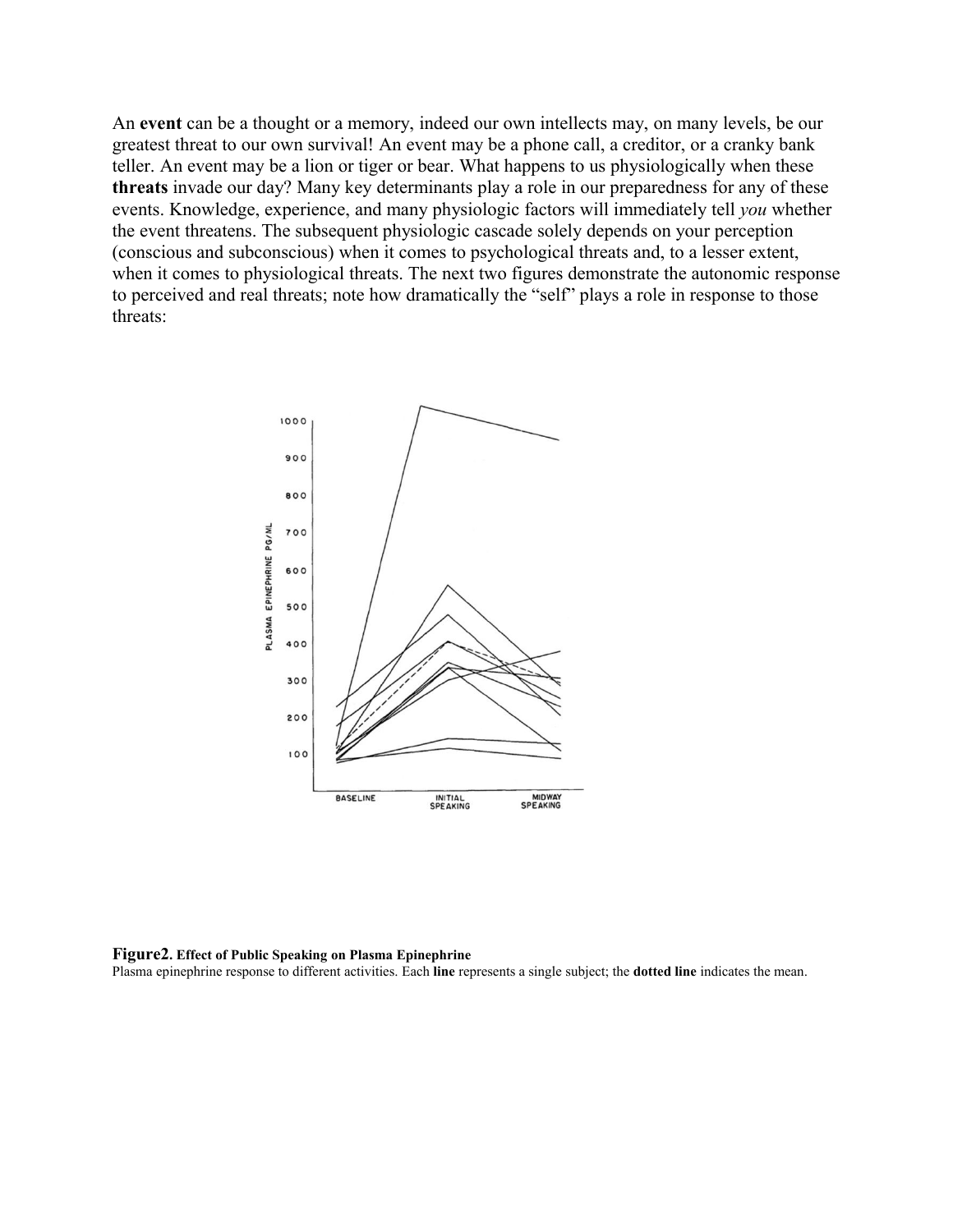

Images Courtesy of: *Stress.org* & *J Am Coll Cardiol*. 2009 April 1.

## **Figure 3. Effect of Meditation on HR Response to Infused Isoproterenol**

Effects of meditation on chronotropic responses to isoproterenol. **(Solid line)** Mean ± standard error response to isoproterenol in 93 women; **(dotted line)** patient's response while meditating; **(dashed line)** patient's response while instructed not to meditate. BPM = beats/min; HR = heart rate.

There are differences behaviorally between men and women when it comes to the enculturated responses as well as the hormonal responses that occur subsequent to the "fight or flight" phenomenon. This has become known as the "tend and befriend" response whereby women are more likely to nurture and develop alliances in response to physiologic arousal versus the more masculine "kill or be killed" behavioral response. A further understanding would be to note the primary drive to heal stress for women tends toward communion, whereby for men it is autonomy and "righteousness". So how we achieve stability depends on our identification with the identification with our sex, our "tribe".

**Allostasis** is the process of achieving stability, **homeostasis**, through physiologic or behavioral change. This term may be new to you but provides for a more comprehensive understanding of the neuroendocrine and immune changes necessary for your body to maintain stability both in response to and in anticipation of "threat". We maintain stability through variability! The shortterm benefits to adaptive allostatic changes (fight or flight responses) often come at the longterm expense of the organism, an accumulative threat known as **allostatic load** (the proverbial straws on the camel's back)*.*